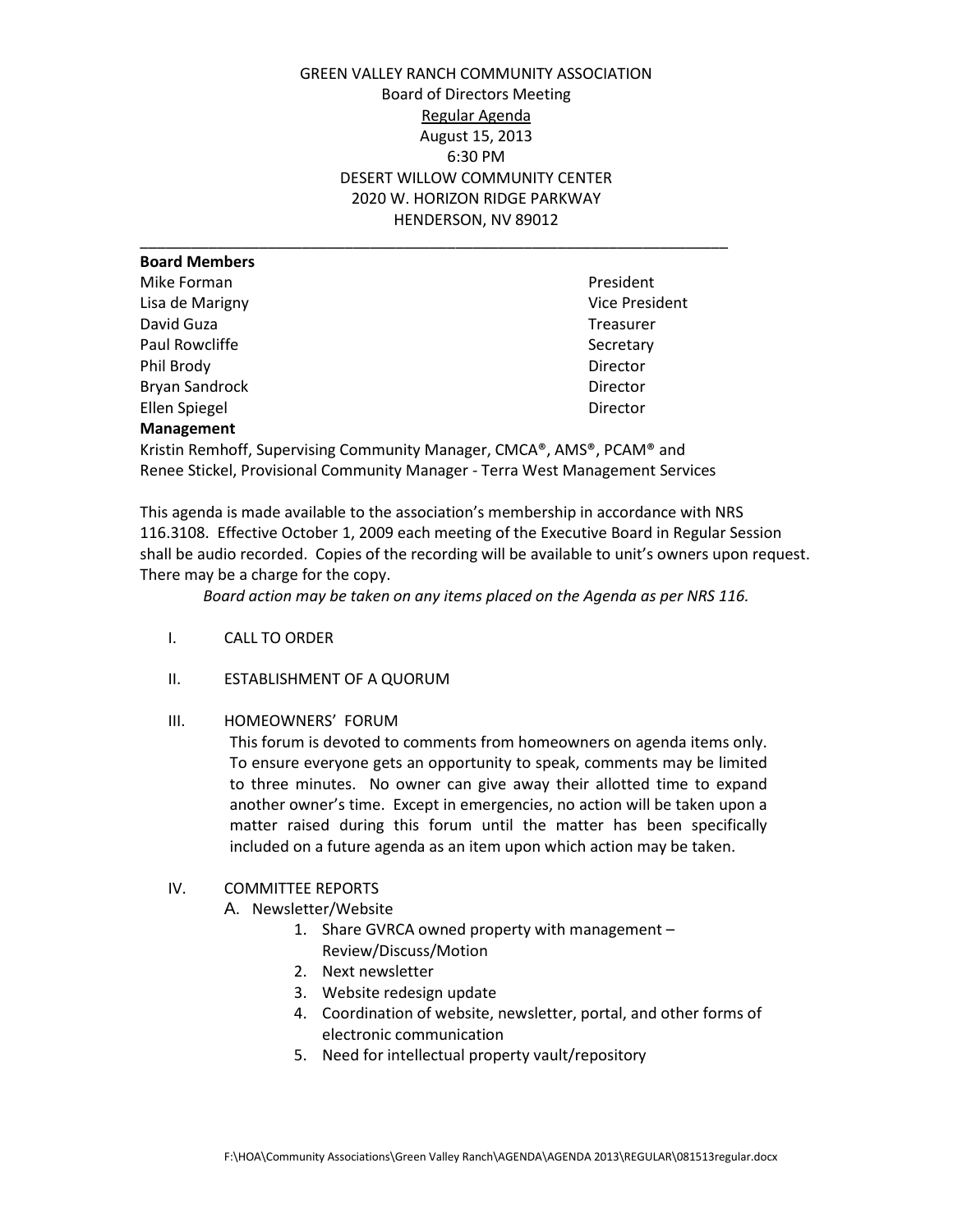Green Valley Ranch Community Association Regular Agenda August 15, 2013 Page 2

- B. Landscape Proposals
	- 1. Proposals
		- a. 06261303JS/Entry Corners at Stags Leap/Scarlet Sunset and Mountain Ridge - \$6,817.50 pages 1-2
		- b. 07021301JS/Entry Corners at South Valley Verde and Thunder Hills

Pages 3-4

- C. Architectural
- D. Social
- E. Safety & Security
- F. Government Relations
- G. Ad Hoc Finance Committee

| 1. July 22, 2013 draft minutes | page 5 |
|--------------------------------|--------|
| 2. July 30, 2013 draft minutes | page 6 |

V. CONSENT AGENDA ITEMS

Unless an item is pulled for discussion, the Board of Directors will take action on all consent agenda items with one motion, accepting the recommendations as stated on the agenda item. To pull an item for discussion, please notify the Board President before action is taken on the consent agenda items.

| A. Approval of Minutes - July 18, 2013                           | pages 7-13  |  |
|------------------------------------------------------------------|-------------|--|
| B. 2013 Approved Landscape Proposals Report                      | page 14     |  |
| C. Acceptance of Financials - June 2013 Quarterly                | pages 15-69 |  |
| D. Next Meeting - September 19, 2013                             |             |  |
| E. Priority List and Annual Calendar                             | pages70-71  |  |
| F. MK House/Project 11827/Sidewalk repair/Regency Hills entrance |             |  |
|                                                                  | pages 72-74 |  |

G. Reserve Expense Report **pages 75** 

## VI. FINANCIAL REVIEW

- A. Treasurer's Report
- B. 2012 Audit Hilburn and Lein representatives pages 76-80
- C. Transfer of funds into the ICS (Insured Cash Sweep) account when approaching \$250,000 – Review/Discuss/Motion

## VII. HOMEOWNER LETTERS / REQUESTS (none)

- VIII. UNFINISHED BUSINESS
	- A. Legal Opinion on re- writing the documents to a professional appearance Review/ Discuss/Motion to re-write documents
	- B. Landscape Consultant Review/Discuss/Motion for approval of an expert to plan and manage our landscaping needs

|  | pages 81-105                                                                                                                                                                    |
|--|---------------------------------------------------------------------------------------------------------------------------------------------------------------------------------|
|  | pages 106-115                                                                                                                                                                   |
|  | pages 116-117                                                                                                                                                                   |
|  |                                                                                                                                                                                 |
|  | 1. List of consultants and their resumes<br>2. List of landscape architects<br>3. Board member's white paper<br>C. Reserve Study – financial updates or full studies annually – |

Review/Discuss/Motion example 2018 F:\HOA\Community Associations\Green Valley Ranch\AGENDA\AGENDA 2013\REGULAR\081513regular.docx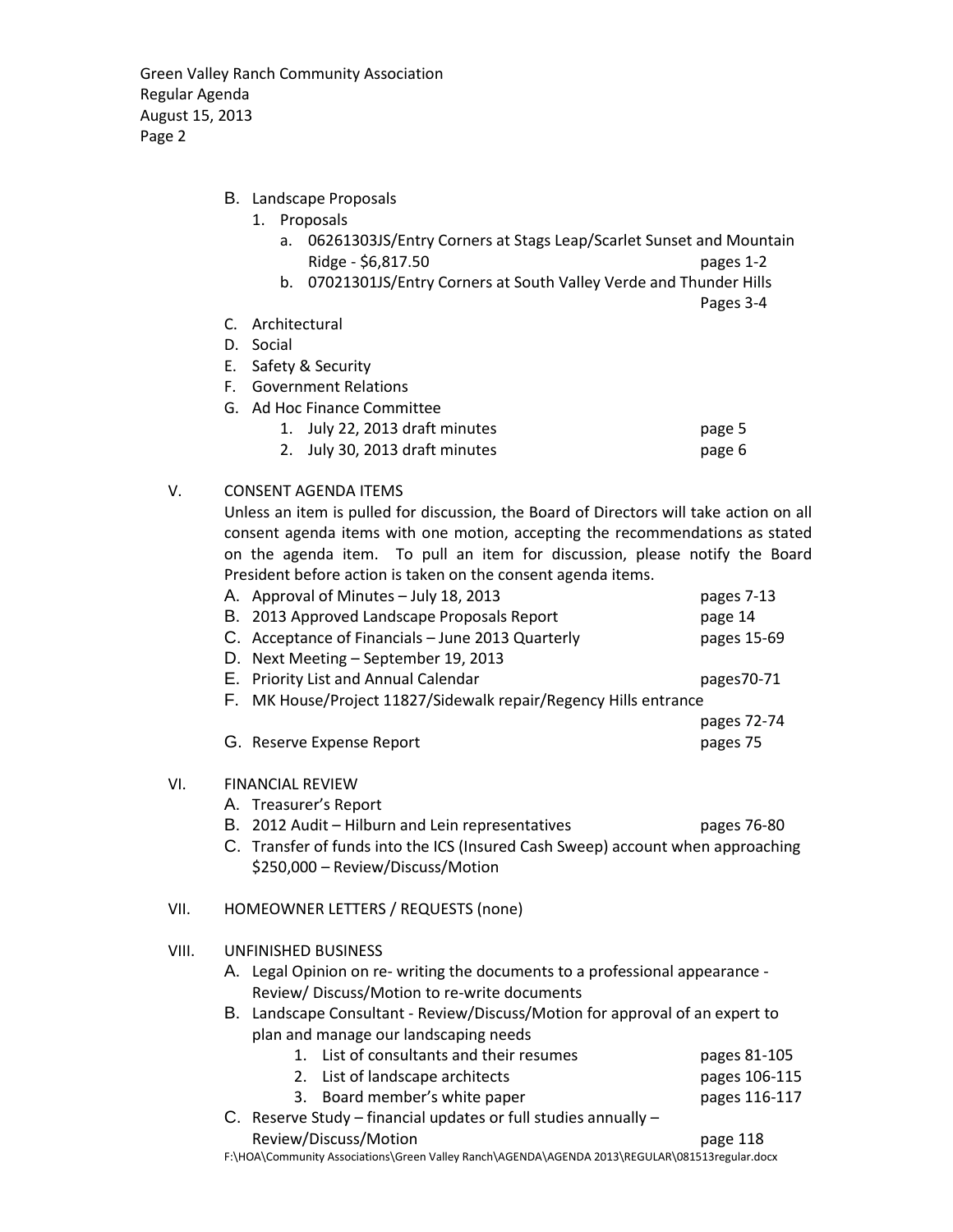Green Valley Ranch Community Association Regular Agenda August 15, 2013 Page 3

- IX. NEW BUSINESS
	- A. Pest Control Proposal regarding scorpions Review/Discuss/Motion to approval the proposal
	- B. Benches outside Multi- Generational Center/Rest Stop Review/Discuss/Motion for possible approval of RFP for installing benches
	- C. Shade trees outside Multi- Generational Center/Rest Stop Review/Discuss/Motion for possible approval of RFP for installing shade trees
	- D. Asphalting the trail across from Friendship Park RFP Review/Discuss/Motion for approval of RFP pages 119-128
	- E. Installing lights on the trail across from Friendship Park RFP Review/Discuss Management getting scope by an electrical expert
	- F. Repairing the lighting at the rest stops and trails south side of Paseo Verde RFP Review/Discuss – Management getting scope by an electrical expert
	- G. Credit Card Option Review/Discuss/Motion to accept credit cards via Terra West web portal page 129
	- H. Pre-Approved Color Scheme Review/Discuss/Motion to allow management to approve the application
	- I. Replace the entire light pole Review/Discuss/Motion for possible approval of RFP for replacement and pages 130-131
	- J. Lighting Maintenance Bids Review/Discuss/Motion for approval of a lighting maintenance company page 132
	- K. Repair, Painting and Numbering of light poles Review/Discuss/Motion for approval of a contract to repair, paint and number the light poles page 133
	- L. Appointment of Laura Baker and June Edgar as alternates for ARC Committee Review/Discuss/Motion of the appointment
	- M. Appointment of Jennifer Pierce to the Social Committee Review/Discuss/Motion of the appointment
	- N. Repair and reseal in color the Basketball Court at Strawberry Hill and Friendship Park RFP – Review/Discuss/Motion for possible approval of RFP for repair and reseal
	- O. Finance Committee Roles Review/Discuss/Motion for legal counsel to draft charter/policy page 134
	- P. Monthly Mailer Review/Discuss/Motion for approval to send out monthly mailer with states **page 135**
	- Q. Action to stop any landscaping projects not currently underway, so that GVRCA can allow these projects to be fully evaluated as part of landscape consulting plan. Important to note that this action is only to prevent dollars being wasted; similar projects will proceed forth as part of overall GVRCA landscape plan to be developed in conjunction with Landscape Consultant – Review/Discuss/Motion
	- R. What is the Board Vision Statement, Mission Statement and Values Statement Review/Discuss/Motion to possible create an Ad Hoc Committee to develop these core business principles
	- S. Clarification of the Operating Fund Policy Review/Discuss/Motion page 136
	- T. 2014 Working Draft Budget Review/Discuss
	- U. Replace the drinking fountain in the Parks RFP Review/Discuss/Motion for possible approval of RFP for repair and reseal